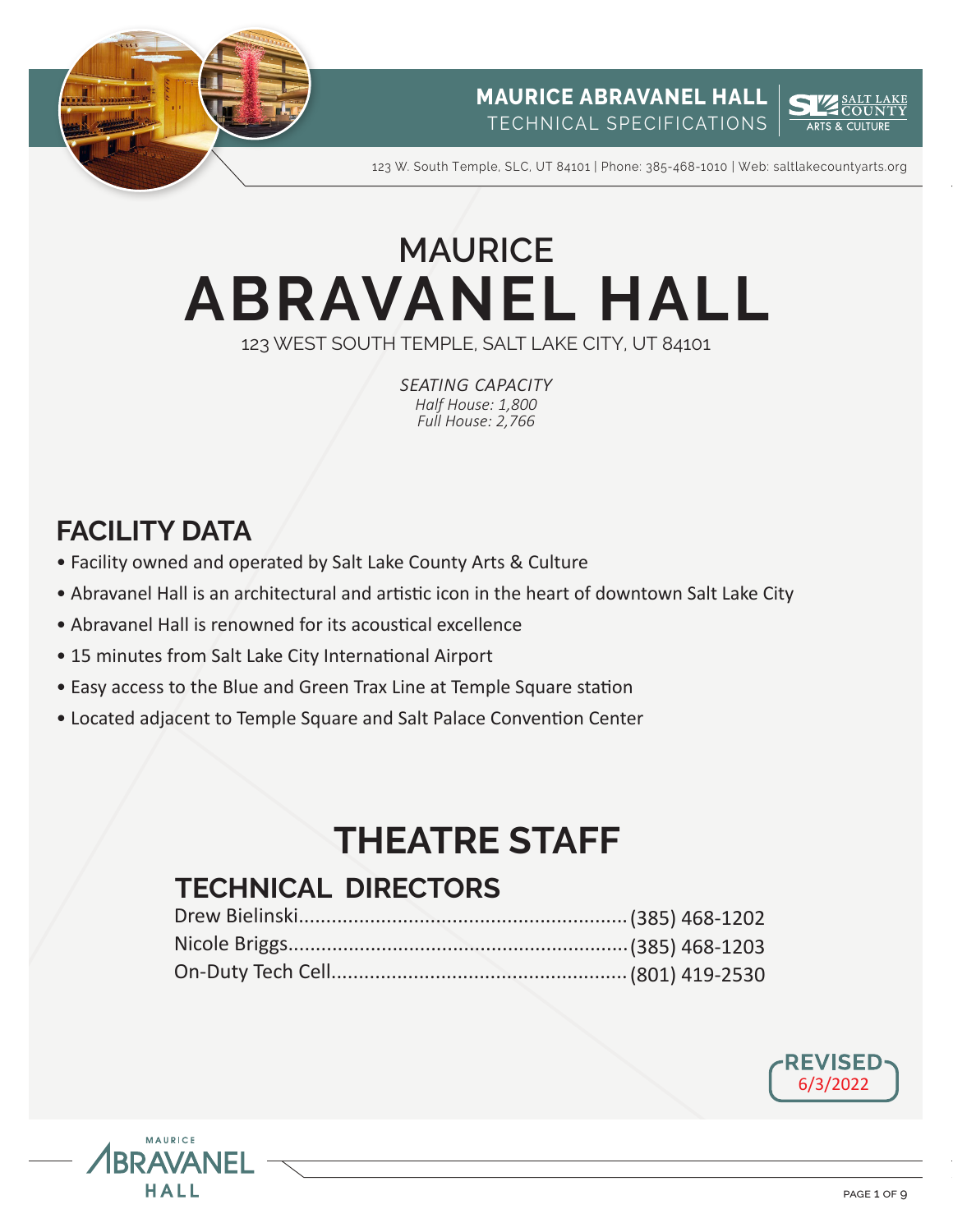



123 W. South Temple, SLC, UT 84101 | Phone: 385-468-1010 | Web: saltlakecountyarts.org

# **TABLE OF CONTENTS**

| <b>INTERNET CONNECTION SERVICES PAGE 8</b> |  |
|--------------------------------------------|--|
|                                            |  |

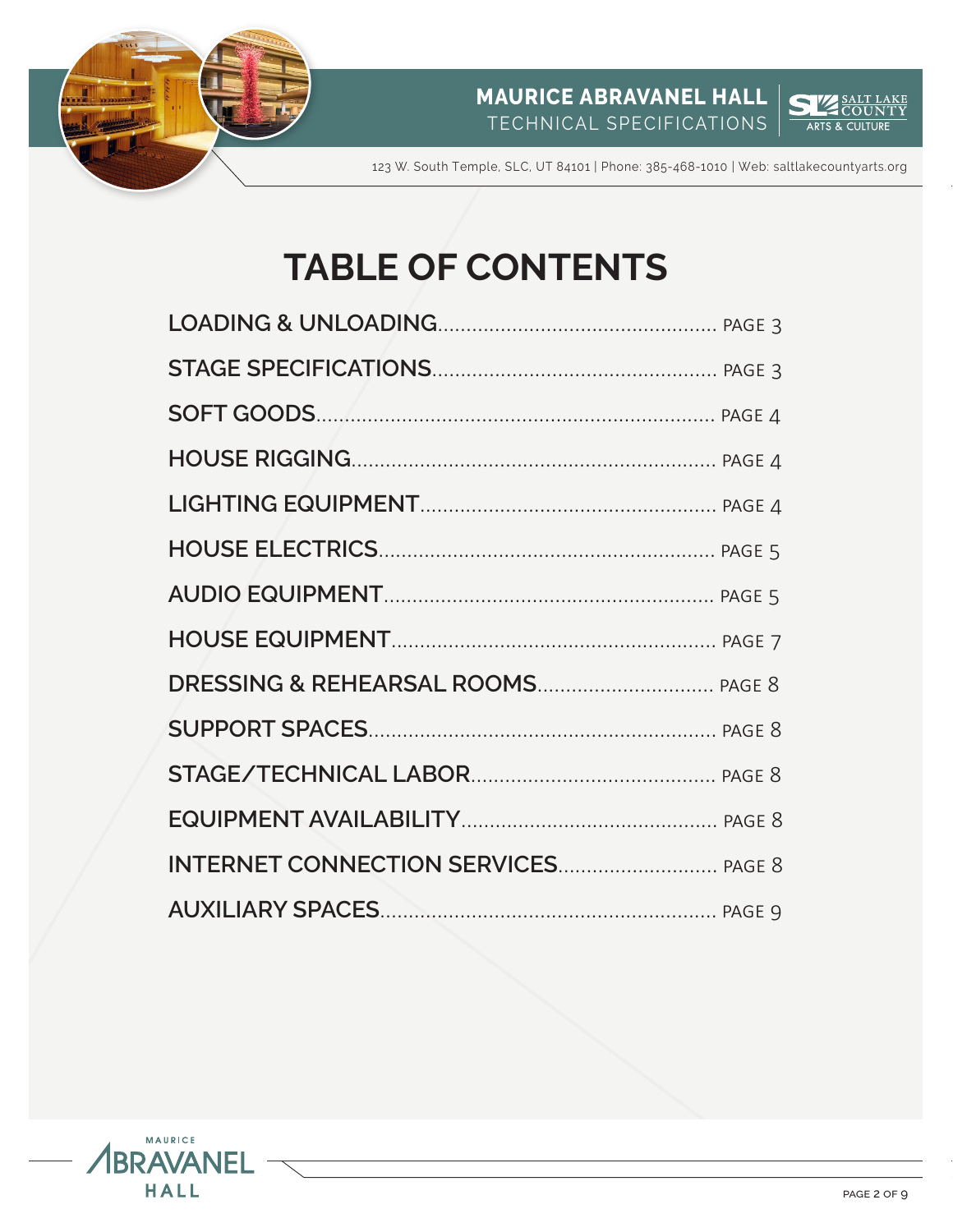



123 W. South Temple, SLC, UT 84101 | Phone: 385-468-1010 | Web: saltlakecountyarts.org

# **LOADING & UNLOADING**

*The Loading Dock is located on the south side of building. The driveway to the dock is located just west of Abravanel Hall; enter from South Temple.*

No on-site parking available

- LOADING DOCK 1 Dock height ground level 13' 9" High 24' Truck only
- LOADING DOCK 2 *Tractors with trailers longer than 48' must drop the trailer and leave if loading/unloading for more than an hour* Dock height 4' above ground level 10' 0" High Up to 53' Trailers

FORKLIFT

TRUCK PARKING

No forklift on site; Technical Director can assist with arrangements

## **STAGE SPECIFICATIONS**

| <b>THEATRE</b>            | Absolutely no drilling or lagging into stage floor<br>Permanent wood concert shell<br>Blonde hardwood floor                             |
|---------------------------|-----------------------------------------------------------------------------------------------------------------------------------------|
| <b>STAGE MEASUREMENTS</b> | Stage width-80'<br>Stage height-34'<br>Upstage width-48'<br>Upstage height-24'10"<br>Stage depth-39'                                    |
| <b>RISERS</b>             | <b>Technical Director must operate the risers</b><br>(4) Fixed, upstage hydraulic risers<br>Rise to 9", 18", 27", 36" high, stage floor |
| <b>SPOT PLATFORMS</b>     | (4) located in rear of auditorium, 3rd Tier<br>120' throw to downstage edge                                                             |
| <b>TECH BOOTH</b>         | Stage Left, second level with windows to stage                                                                                          |

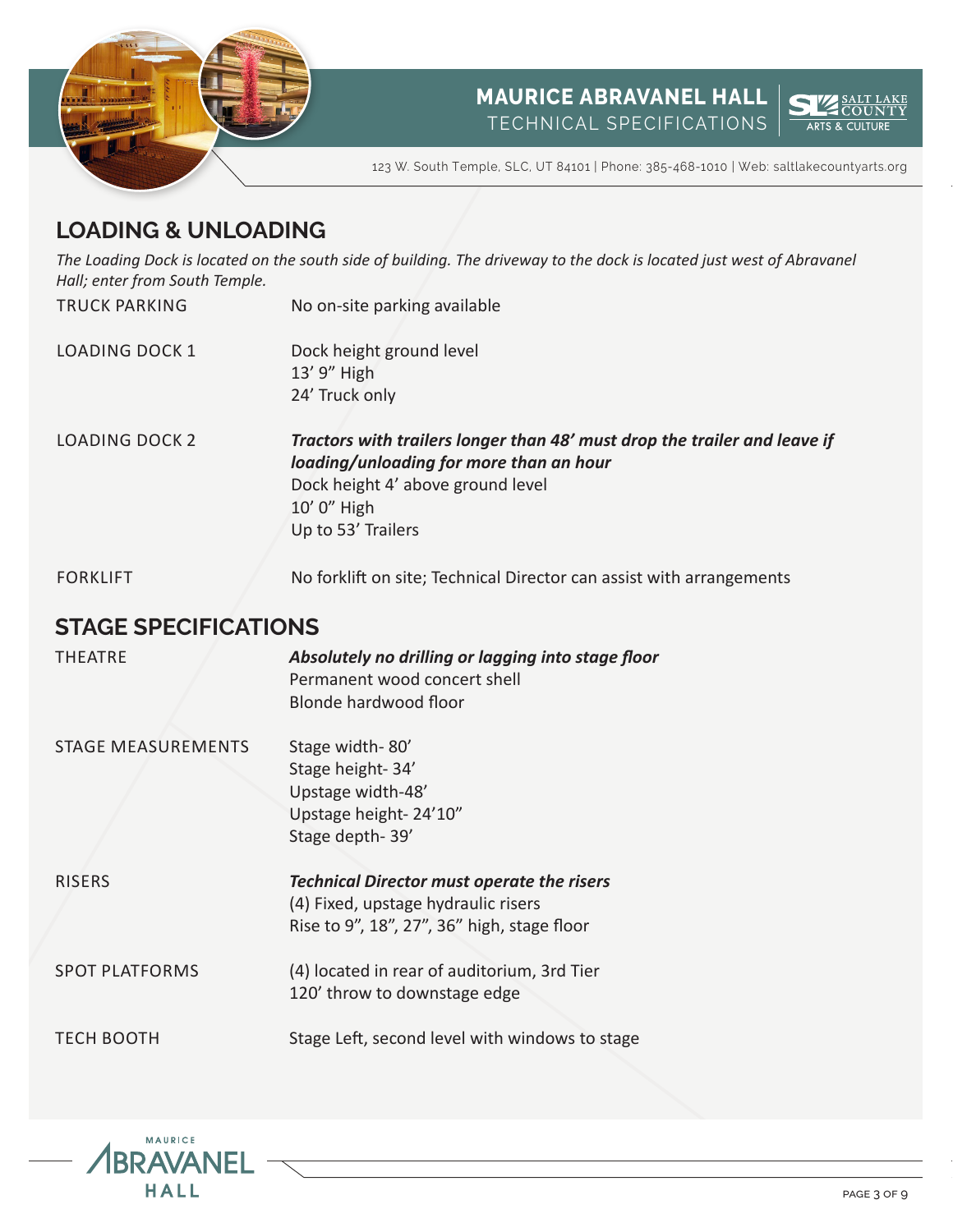



123 W. South Temple, SLC, UT 84101 | Phone: 385-468-1010 | Web: saltlakecountyarts.org

# **STAGE SPECIFICATIONS CONT'D**

| <b>VIDEO MONITORS</b>              | <b>Tech Booth</b><br>Artist's Lounge<br>Stage Left, Stage Right<br>Lobby (Active during performances only) |
|------------------------------------|------------------------------------------------------------------------------------------------------------|
| <b>SOFT GOODS</b><br><b>DRAPES</b> | Black velour drape, upstage wall                                                                           |
| <b>FOH ACOUSTIC CURTAIN</b>        | Main level, 1st and 2nd Tier                                                                               |
| <b>FLATS</b>                       | (8) Forest green fabric covered flats, book fold, 8'x14' each;<br>$(2)$ 8' x 7' available                  |

# **HOUSE RIGGING**

RIGGING *No rigging points are available in house area* 2 points on proscenium with motor (1 Ton limit each) 44 fixed points over stage (1/2 Ton limit each) Ask Technical Director to see rigging plot for point locations

# **LIGHTING EQUIPMENT**

| <b>LIGHTING CONSOLE</b> | ETC Ion with $2 \times 20$ and $2 \times 10$ fader wings<br>Can be operated from either the tech booth, stage left/right wings or FOH mix position                         |
|-------------------------|----------------------------------------------------------------------------------------------------------------------------------------------------------------------------|
| <b>FIXTURES</b>         | (58) Source 4 w/575 lamps, fixed overhead, onstage<br>(concert lighting, non-focusable)<br>(22) PAR cans w/ 1000w VNS lamps, fixed<br>(FOH position, non-focusable)        |
|                         | (16) Source 4 ellipsoidal 19 °<br>(box boom and torm position, focusable)<br>(20) Source 4 ellipsoidal 26 °<br>(box boom and torm position, focusable)<br>(8) Source 4 PAR |
| <b>FOLLOW SPOTS</b>     | (2) Robert Juliat Topaze 1200W MSD<br>120' throw to stage                                                                                                                  |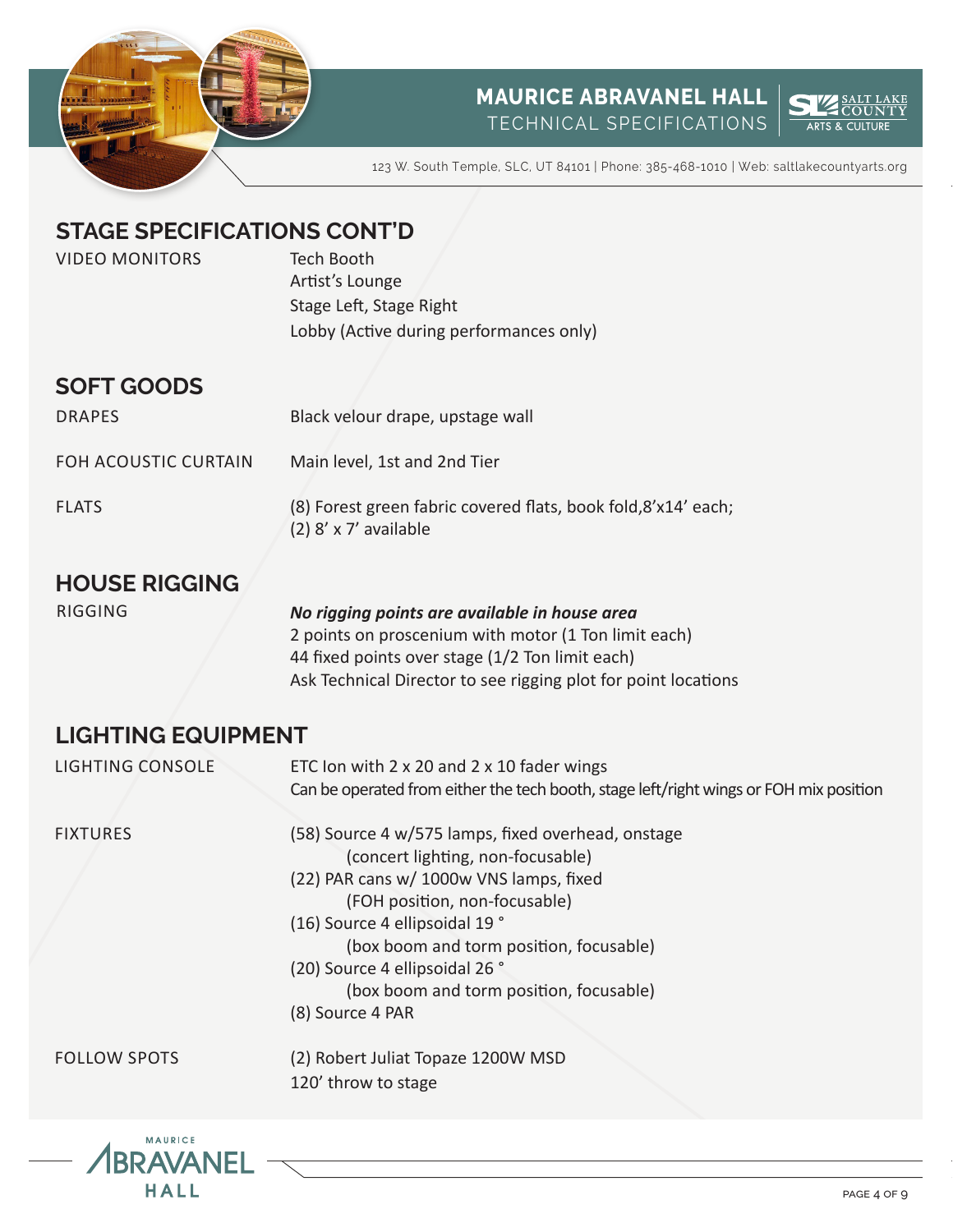



123 W. South Temple, SLC, UT 84101 | Phone: 385-468-1010 | Web: saltlakecountyarts.org

# **HOUSE ELECTRICS**

| <b>ROAD POWER</b>                               | 3 phase 400A per leg, stage left, 27' from stage<br>3 phase 100A per leg, stage left, 5' from stage                                                                                                                                                                                                                                                                                                                                                                                                                                       |
|-------------------------------------------------|-------------------------------------------------------------------------------------------------------------------------------------------------------------------------------------------------------------------------------------------------------------------------------------------------------------------------------------------------------------------------------------------------------------------------------------------------------------------------------------------------------------------------------------------|
| <b>DIMMERS</b>                                  | <b>ETC Sensor 3</b><br>196 circuits with 2.4 kW dimmers                                                                                                                                                                                                                                                                                                                                                                                                                                                                                   |
| <b>AUDIO EQUIPMENT</b><br><b>AUDIO CONSOLES</b> | Venue, SC48<br>Yamaha LS9                                                                                                                                                                                                                                                                                                                                                                                                                                                                                                                 |
| EQ, PROCESSORS,<br>ANALYZERS                    | (1) DBX 3031 1/3 Octave Graphic Equalizer<br>(3) DBX 3231L Dual 1/3 Octave Graphic Equalizer<br>(1) Klark-Teknik DN 300 Graphic Equalizer<br>(1) Klark-Teknik DN 405 Parametric Equalizer<br>(2) ART HD-31 High Definition Graphic Equalizer<br>(1) DBX 160S Compressor/Limiter<br>(2) DBX 1046 Quad Compressor/Limiter<br>(1) PreSonus ACP-8 8-Channel Analog Dynamics<br>(1) Klark-Teknik DN 728 Digital Delay Line<br>(1) T.C. Electronic M2000 Studio Effects Processor<br>(1) Sony R7 Sound Processor<br>(1) BBE 862 Sonic Maximizer |
| <b>PLAYBACK</b>                                 | (1) Denon DN-C635 CD/MP3 Player<br>(1) Tascam CD-RW402 CD Player/Burner<br>(1) Denon DN-V200 DVD Player (installed in audio rack in control booth)                                                                                                                                                                                                                                                                                                                                                                                        |
| <b>LINE ARRAYS</b>                              | (13) Meyer M'elodie Curvilinear speakers broken down into 4 zones on each<br>side of the Proscenium                                                                                                                                                                                                                                                                                                                                                                                                                                       |
| <b>FRONT FILLS</b>                              | (8) Meyer UP-4 XP Speakers located front of stage                                                                                                                                                                                                                                                                                                                                                                                                                                                                                         |
| <b>PROSCENIUM FILLS</b>                         | (3) Meyer UP-4 XP Speakers on each side                                                                                                                                                                                                                                                                                                                                                                                                                                                                                                   |
| <b>SUBWOOFER</b>                                | (6) Dual 12" 500-HP compact high power cabinets                                                                                                                                                                                                                                                                                                                                                                                                                                                                                           |
| <b>SPEECH CLUSTER</b>                           | (2) Meyer UPQ -1P Wide Speaker<br>(2) Meyer UPJ-1P Wide Speakers                                                                                                                                                                                                                                                                                                                                                                                                                                                                          |

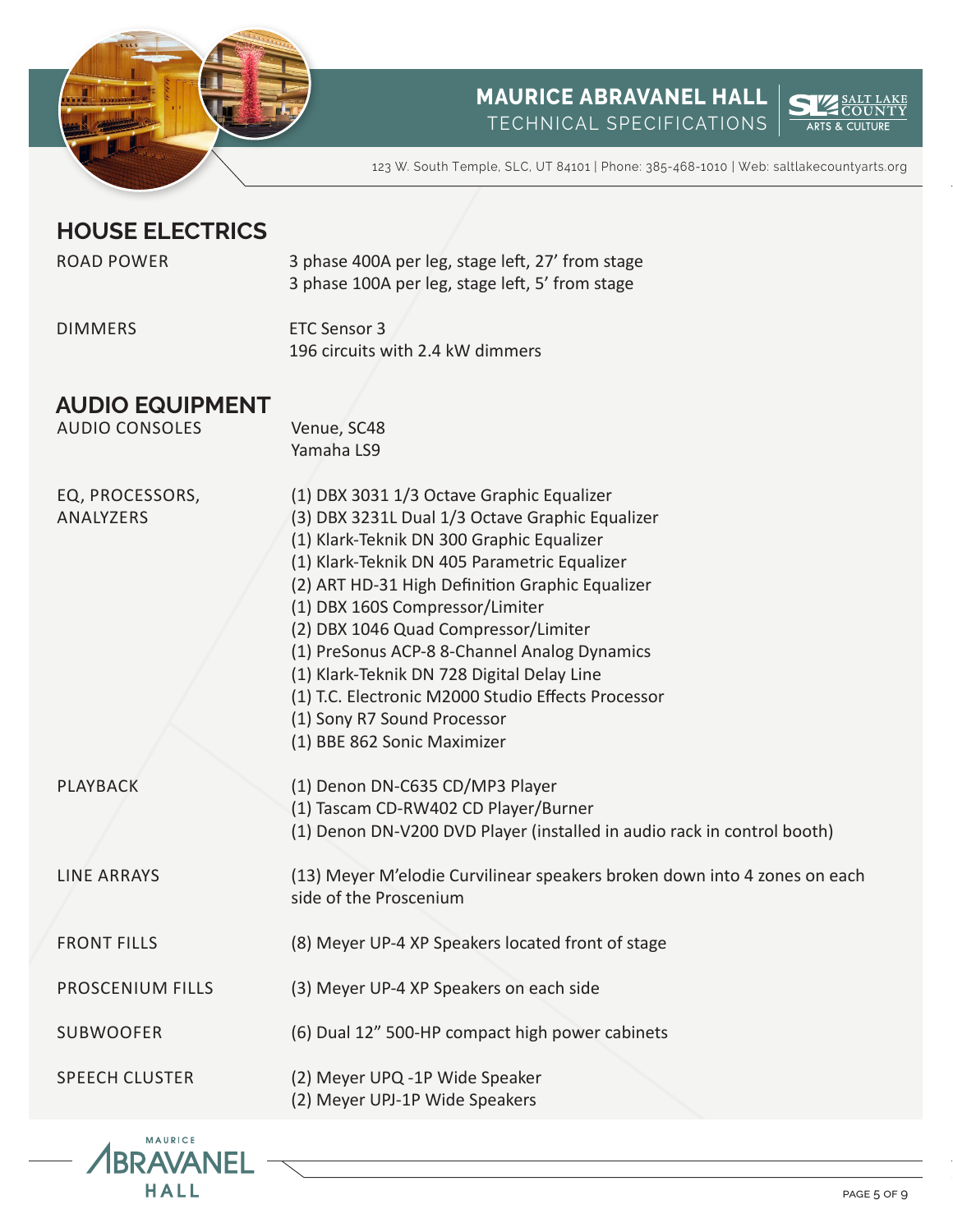



PAGE 6 OF 9

123 W. South Temple, SLC, UT 84101 | Phone: 385-468-1010 | Web: saltlakecountyarts.org

# **AUDIO EQUIPMENT CONT'D**

AMPLIFIERS

- (3) Face F700 TS
- (2) Crown K2

MONITOR SPEAKERS

- (6) Ramsa WS-A200 Loudspeaker
- (2) Ramsa WS-A80-W Compact Speaker
	- (4) EAW JF80 Loudspeaker
	- (2) EAW JF260e Loudspeaker
	- (3) EAW SM122e Stage Monitor
	- (4) TOA SM-75 Stage Monitor
	- (4) Mackie SRM150 Compact PA

#### **MICROPHONES**

MAURICE **BRAVANFI** HALL

#### *Use of microphone equipment may incur additional rental charges. Contact Technical Director for more information.*

- (1) Shure Beta 52
- (1) Shure SM57
- (1) Shure Beta 57
- (5) Shure SM58
- (4) Shure SM58 Wireless (frequency range: 470-616 MHz)
- (2) Shure Beta 58
- (2) Shure Beta 58A
- (4) Shure Beta 58A Wireless (frequency range: 470-616 MHz)
- (2) Shure SM62
- (5) Shure SM81
- (2) Shure Microflex MX418 Gooseneck
- (6) Shure AD1 Belt-Pack Transmitter (frequency range: 470-616 MHz)
- (3) Shure AD4D Wireless Receiver (frequency range: 470-636 MHz)
- (2) Shure UHF Wireless Receiver (frequency range: 470-636 MHz)
- (4) Sennheiser MD 421 II
- (3) Sennheiser e904
- (3) Neumann KM 184
- (4) Neumann KMi
- (4) AKG C 414 B-ULS
- (2) Crown PCC-160
- (2) Milab MP-30
- (3) DPA Lavalier
- (2) Countryman Isomax
- (5) DI Box
- (2) ProCo AV-1 A/V Interface
- (3) Rolls MS111 Mic Switch
- (1) ProCo StageMaster XLR Breakout
- (1) Whirlwind PressMite Press Box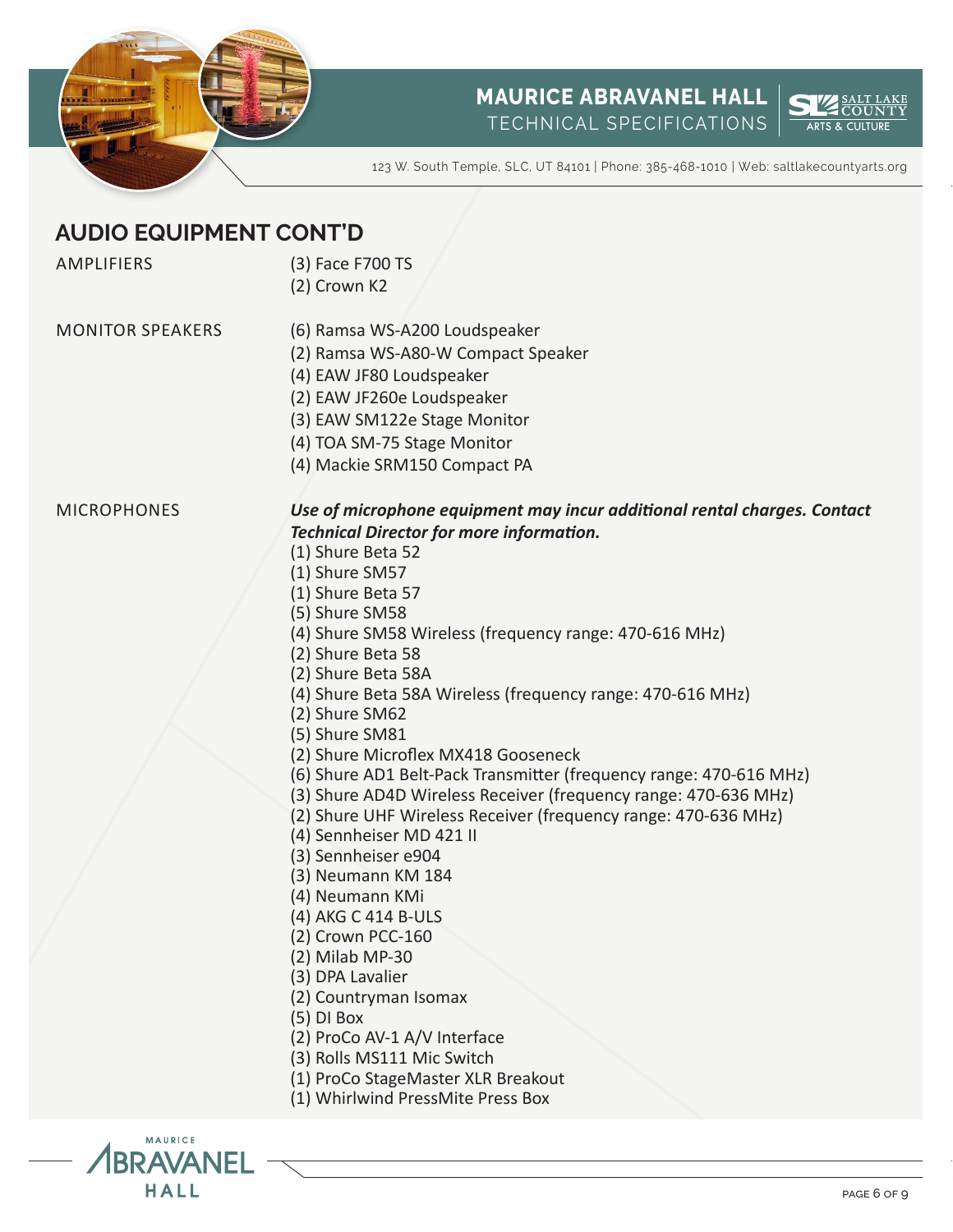



123 W. South Temple, SLC, UT 84101 | Phone: 385-468-1010 | Web: saltlakecountyarts.org

# **HOUSE EQUIPMENT**

| PROJECTION SCREENS         | 14' 6" X 36' motorized, upstage wall                                                                                                                            |  |
|----------------------------|-----------------------------------------------------------------------------------------------------------------------------------------------------------------|--|
| ORCHESTRAL EQUIPMENT       | No orchestral equipment or instruments on site.<br>Technical Director can assist with arrangements.                                                             |  |
| <b>LIFTS &amp; LADDERS</b> | (2) Genie AWP-36s<br>(3) 6ft. ladders<br>$(1)$ 12 ft. ladder                                                                                                    |  |
| <b>TECH PLATFORMS</b>      | $(4)$ 4' x 4' platforms                                                                                                                                         |  |
| <b>DANCE FLOOR</b>         | None on site; Technical Director can assist with arrangements                                                                                                   |  |
| <b>EASELS</b>              | (10) Blonde wood                                                                                                                                                |  |
| <b>STANCHIONS</b>          | (24) Brushed aluminum with black velvet rope                                                                                                                    |  |
| <b>LECTERNS</b>            | (2) Wood with microphone                                                                                                                                        |  |
| <b>TABLES</b>              | (25) 8-foot banquet<br>(1) 6-foot banquet<br>(2) 4-foot banquet<br>(2) 8' x 18" banquet<br>(4) Half-round<br>(34) 60" Round<br>(10) Cocktail rounds, adjustable |  |
| <b>CHAIRS</b>              | (297) Banquet<br>(59) General Plastic<br>(24) Padded Metal Folding                                                                                              |  |
| <b>LINENS</b>              | Not available for food service<br>Limited linens available, cleaning fees may apply                                                                             |  |

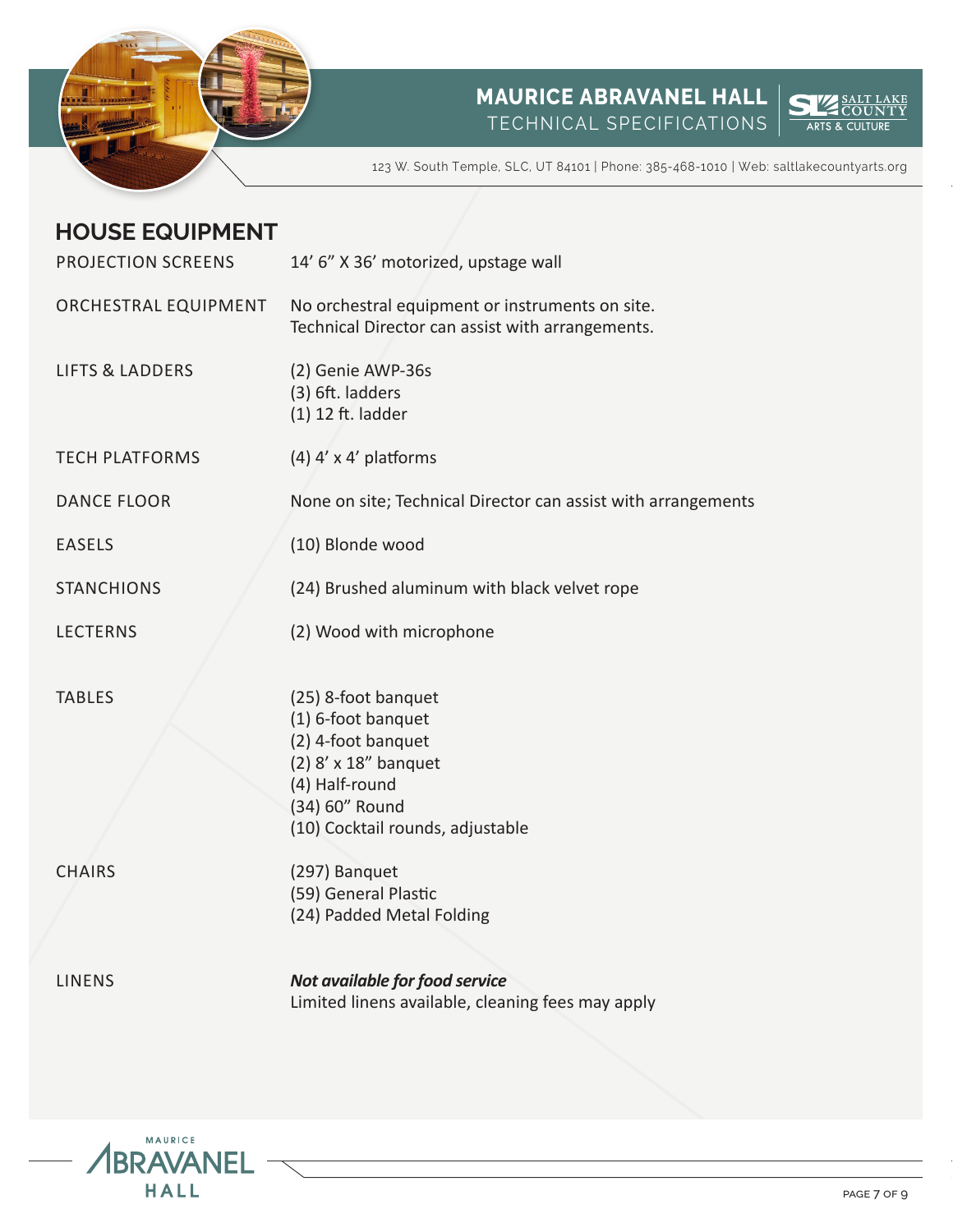



123 W. South Temple, SLC, UT 84101 | Phone: 385-468-1010 | Web: saltlakecountyarts.org

## **DRESSING & REHEARSAL ROOMS**

DRESSING ROOMS (5) Rooms, (1) Station each Mirrors with vanity lights and closets *All dressing rooms are located in the Artist's lounge backstage, one floor up from the stage.*

| CONDUCTOR/STAR | $(1)$ Room, $(1)$ Station                       |
|----------------|-------------------------------------------------|
|                | Mirrors with vanity lights, closet and 1/2 bath |
|                |                                                 |

LOCKER ROOM (2) Rooms Storage lockers, restrooms and (1) shower each

### **SUPPORT SPACES**

| <b>CONFERENCE ROOM</b> | All support spaces are located backstage with access to stage left and stage right<br>$(1)$ 12 ft. table with $(12)$ chairs<br>Upright Yamaha piano |
|------------------------|-----------------------------------------------------------------------------------------------------------------------------------------------------|
|                        |                                                                                                                                                     |
|                        | 65 inch 4K TV with HDMI media input                                                                                                                 |
| O.C. TANNER LOUNGE     | Located off Artist's lounge, sofas and chairs<br>Can accommodate small VIP meet & greets or receptions                                              |
| <b>KITCHEN</b>         | Refrigerator, Freezer, Microwave, Sink                                                                                                              |
| <b>GREEN ROOM</b>      | Artists' lounge with kitchen, sofas and chairs                                                                                                      |

# **STAGE/TECHNICAL LABOR**

Hiring of stage/technical labor is the responsibility of the Contractor and at the Contractor's expense. Contractor must secure dedicated and qualified personnel for the operation of all equipment. Upon request, Salt Lake County Arts & Culture Technical Directors can provide guidance and coordination in securing proper stage/technical labor for the execution of Contractor's events. All stage/technical labor is at Contractor's expense.

# **EQUIPMENT AVAILABILITY**

Please confirm availability with Technical Director during the advance process.

# **INTERNET CONNECTION SERVICES**

WI-FI & WIRED CONNECTIVITY Please speak with your Technical Director for latest information on coverage and/or speed/bandwidth, provider, wired connectivity requirements, Wi-Fi access and password.



PAGE 8 OF 9